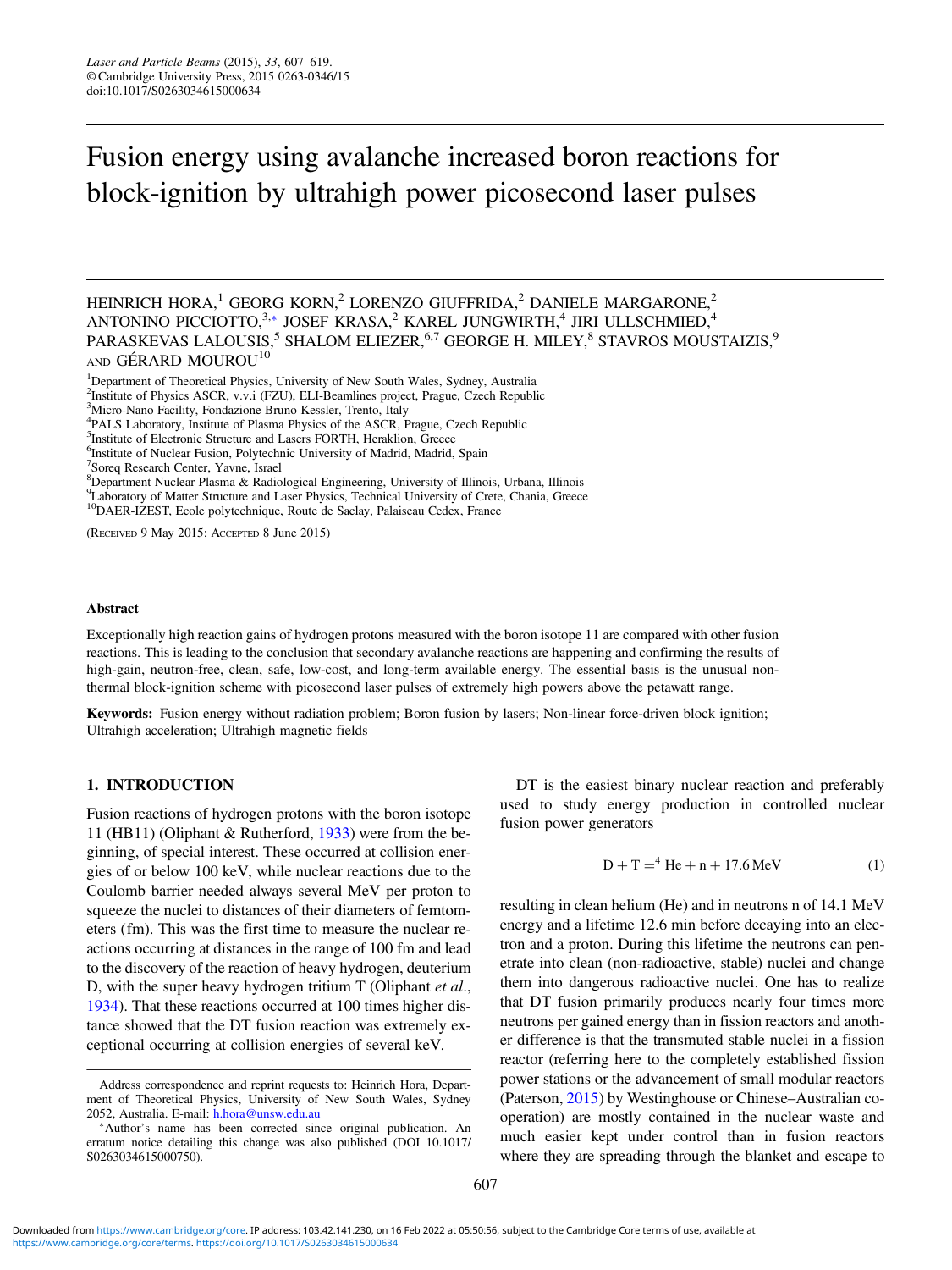transmute widely dispersed clean stable nuclei into dangerous ones. This fact was described as disadvantage that DT fusion leads to the "hottest radioactive environment on earth" which was explicitly endorsed by Sir William Mitchell (Butler, [1996](#page-10-0)). It was elaborated how this problem of DT fusion has to be overcome (Tahir & Hoffmann, [1997](#page-12-0)). However, the following reported new aspects may lead to other options for fusion energy; it has to be acknowledged that these all would not have been reached than by standing on the shoulders of the long past and ongoing most extensive research and achievements gained from fusion work with DT.

The other important result of the HB11 fusion (Oliphant & Rutherford, [1933](#page-12-0)) is the generation of mostly equal energetic He nuclei (α-particles)

$$
H +11 B = 34 He + 8.7 MeV.
$$
 (2)

Apart from the result of the anomalous large distant reaction, the fact is important that no neutrons are being generated primarily. This was discussed (Mitchell, [2000](#page-11-0)) also in contacts with J.C. Kelly (Hora et al., [2009](#page-11-0)). It was clarified (Weaver et al., [1973](#page-12-0)) that any side reactions produce less radioactivity per gained energy than by burning coal due to its contents of 2 ppm uranium. Therefore, any nuclear radiation problem of HB11 fusion can be ignored.

The only earlier problem before the present new developments was the fact that the HB11 fusion was extremely more difficult than DT fusion if the usual gas-dynamic compressions and thermal ignition with laser pulses of nanosecond (ns) duration were applied. Even if the advanced measurements of the fusion cross-sections at the resonance energy of 148 keV (Nevins et al., [2000](#page-11-0)) were used (Kouhi *et al.*, [2011\)](#page-11-0), the compression of the HB11 fuel had to be above 100,000 times of the solid state. The more it was surprising when instead of the ns laser pulses with their thermal ignition of the fusion, an alternative non-thermal block ignition with picosecond (ps) laser pulses of extreme high power was used in the computations (Hora et al., [2010\)](#page-11-0), that then the difficulty for HB11 laser fusion had changed and drastically decreased to about the same limits as for DT.

This enormous improvement, however, was not sufficient for reaching conditions of economic energy production with HB11 laser fusion. Up to this stage (Hora *et al.*, [2010;](#page-11-0) Lalousis *et al.*, [2013](#page-11-0)), the computations were still pessimistically using only binary reactions as always applied for fusion. The necessary further improvement beyond the binary reactions for HB11, however, is essential for the favorable nonthermal ps-block ignition described in the following. The experimental results for this improvement are by secondary reactions after the binary reactions which are first described in the following section before the later sections are applying this result to the details of HB11 block ignition.

# 2. VERY HIGH BORON FUSION EXPLAINED AS AVALANCHE REACTION

The strong interest in the HB11 fusion reaction was evident and a large number of proposals were considered including extreme non-thermal magnetic field configurations in low-density plasmas (Rostoker et al., [1997](#page-12-0)). Substantial progress was reached when direct measurements of the reaction were performed (Belyaev et al., [2005\)](#page-10-0). This found attention though the laser-driven plasmas produced only 1000 reactions, just close to the level of experimental sensitivity. A convincing and very transparent result (Labaune et al.,  $2013$ ) produced more than  $10<sup>6</sup>$  reactions though only a complicated combination of laser-driven directed particle beams with a secondary laser–target interaction was used. After this breakthrough, the measurement of  $10^9$ /sr reactions (Picciotto et al., [2014;](#page-12-0) Margarone et al., [2015\)](#page-11-0) was achieved. These measurements were a straightforward laser-fusion result by a unique combination of one of the largest European lasers, the PALS iodine laser at Prague, with the use of a very unusual laser-irradiated target. However, these fusion gains were too high compared with preceding knowledge.

The iodine laser matured (Hohla & Kompa, [1973\)](#page-10-0) to a precisely working system only after a fast inductive operation for the photo-ionizing flash lamps was possible and a high technology amplifier system was developed (Witte, 1990, private communication) for operation in an optimized environment of PALS (Jungwirth et al., [2001\)](#page-11-0). Laser pulses in the range of 100 ps duration and up to kJ energy provided a system which was uniquely different from the broad stream of development.

The other unusual ingredient of the experiment (Picciotto et al., [2014;](#page-12-0) Margarone et al., [2015](#page-11-0)) was the use of an exotic target, consisting of silicon with an extremely high concentration of boron. Low concentration of boron produced the transistor effects from the beginning and the very high concentration is in the focus of semiconductor research for degenerate hole concentration. This is a crossing point of solid-state physics with high laser intensity interaction showing an influence by surface effects due to high trap concentrations (Boreham et al., [1995](#page-10-0)). It was the special advantage to combine the solid-state physics research of silicon with extremely high boron concentration (apart from the natural high proton concentration) for the HB11 laser fusion experiments at PALS.

The result (Picciotto et al., 2014) was most significant that a PALS laser pulse of 200 J on the special silicon target resulted in the generation of  $10^9$ /sr HB11 reactions. This was considerable more than100 times higher than measured before (Labaune et al., [2013\)](#page-11-0), with the further advantage that the experiment (Picciotto et al., 2014) was a direct and transparent laser-fusion experiment without any complex modification due to ion beams, etc.

After presenting these results with extraordinary high enhancement of the yield of induced nuclear reacting ultraclean boron fusion (Korn et al., [2014](#page-11-0)), the evaluation was followed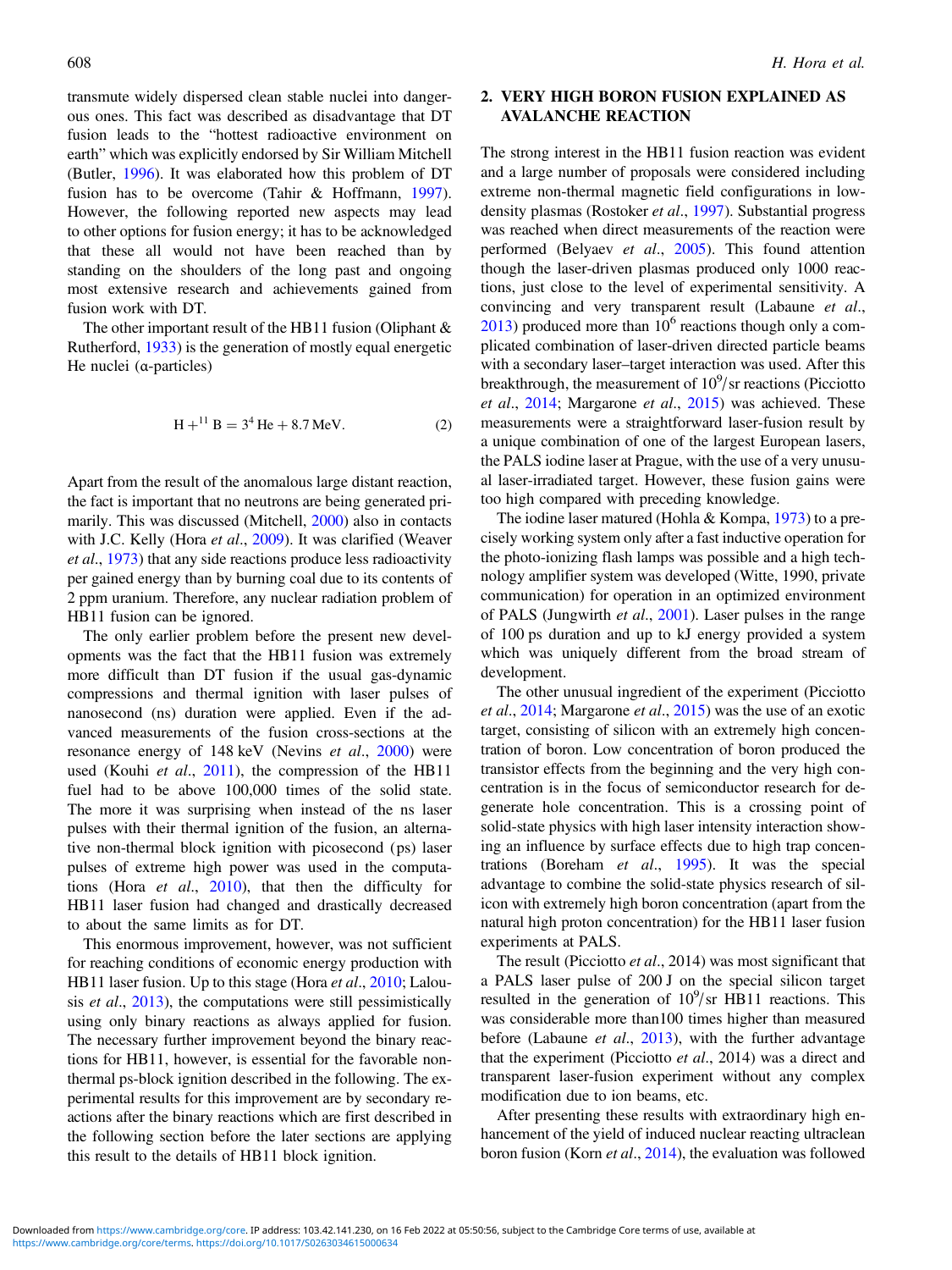<span id="page-2-0"></span>up how these gains could have happened. The experiment was within the category of ns laser pulse-driven fusion without special conditions of pulse contrast preparation for suppression of prepulses, etc. Considering the neutron gains N from DT reactions depending on the energy  $E_p$  of ns laser pulses in Figure 1 (Hora,  $2013a$  $2013a$ ), an approximate relation

$$
N = \text{const } E_{\text{p}}^2 \tag{3}
$$

can be derived. Comparing the gain of  $10<sup>9</sup>$  for 200 J laser pulses with the 1.9 MJ pulse of the highest measured DT reaction would correspond to  $3.6 \times 10^{17}$  reactions which is far above the measured value (Hurricane et al., [2014\)](#page-11-0). This permits the conclusion that the evaluation of the HB11 reaction (Korn *et al.*, [2014](#page-11-0)) cannot be a binary reaction as in usual computations for fusion.

The conclusion is that the measured strongly enhanced reaction yield of HB11 is the result of secondary reactions as was discussed before (Hora *et al.*, [2012](#page-11-0)*a*) mentioned as "secondary reactions" (Folgereaktionen) in a patent application (Hora, [2013](#page-10-0)b) causing an avalanche increase of the reaction. Permission for no restrictions at publications was given formally by the German Patent Office (Hora, [2014\)](#page-10-0) on which documentation the open discussion is based (Hora *et al.*, [2014](#page-10-0)b). This can be seen from considering elastic central collisions between the mass  $m_a$  of an α-particle of energy  $E_a$ with an initially resting  $11\text{B}$  nucleus with the mass  $m_\text{B}$ . The energy of the boron after collision is (Hora et al., [2012](#page-11-0)a)

$$
E_{\rm B} = 4m_{\rm a}m_{\rm B}E_{\rm a}/(m_{\rm a} + m_{\rm B})^2. \tag{4}
$$

Using the initial energy of the α-particle from the HB11 reaction of 2.9 MeV, the first elastic hit transfers 530 keV energy from the α-particle to the boron. After this collision, the α-particle can produce a second hit to boron which is then



Fig. 1. Measured highest DT fusion neutron gains  $N$  per incident laser energy (full signs) of laser pulses in the range of ns duration (Hora,  $2013a$  $2013a$ ) with the highest value reported (Hurricane *et al.*,  $2014$ ) given by an asterisk.

gaining 492 keV, etc. As known from Nevins et al. [\(2000](#page-11-0)), there is an exceptional high fusion cross-section, widely spread, with protons at 550 keV energy, about ten times higher than known from other fusion reactions. The primary produced α-particles are then causing a secondary reaction resulting in three new alphas, etc., if there is not a problem with the stopping length of the alphas.

Instead of studying several stopping power models using appropriate simplifications, the discussion of the measured strongly enhanced reaction yield of HB11 (Korn *et al.*, [2014;](#page-11-0) Hora et al., [2015](#page-11-0)) can be used as clarification that there is the avalanche process happening. This avalanche process for a fusion reaction is unique for HB11 in contrast to the other fusion reactions which are based only on binary reactions without the possibility of a following-up reaction.

As a further support for the used relation of Eq. (3) for DT, the reaction of DD for the ns range of laser pulses shows a similar relation (Krasa *et al.*, [2013\)](#page-11-0) only with the well-known lower reaction gain by a factor of about 300. These results for the longer laser pulses are to be separated from results with ps pulses for DD fusion. In these cases, the DD gains can be higher than the normal relation of the kind of Eq. (3) with the increase of more than  $10^4$  reported by Norreys *et al.* [\(1998](#page-11-0)) based on extremely clean laser pulses with high contrast ratio. This case is, the first example of a fusion experiment showing the drastic difference between thermal interactions with ns pulses in contrast to the non-thermal direct ps transfer of optical laser energy into macroscopic motion of plasma blocks considered in the following sections (Hora, [2003](#page-10-0)).

## 3. NON-THERMAL LASER ENERGY TRANSFER TO TARGETS

In order to explain the laser fusion mechanism on which the following results with application of the just reported avalanche reaction for HB11 is based, we summarize the main achievements of the plasma block initiation of the ignition process based on ps laser pulses. This is basically different from the mostly studied laser fusion process with ns laser pulses using gas-dynamic thermal heating, pressurecompression, and ignition processes with complex thermalizing optical absorption, electron–ion energy-delayed classical or quantum defined ion-heating mechanisms (Hora et al., [2012](#page-11-0)b), including instabilities, radiation losses, thermally determined reactions, etc. The details of these processes are now mostly under control (Hurricane *et al.*, [2014](#page-11-0)), while different options of the direct or indirect drive, volume or spark ignition and self-heat by the reaction process, and reabsorption of bremsstrahlung are involved (Hora, [2013](#page-10-0)a).

For understanding the basic difference of the non-thermal and to some extent simplified plasma block-ignition process based on non-linear (ponderomotive-dielectric determined) forces using ps laser pulses, we have to remind to the dozens of years lasting development. When the early laser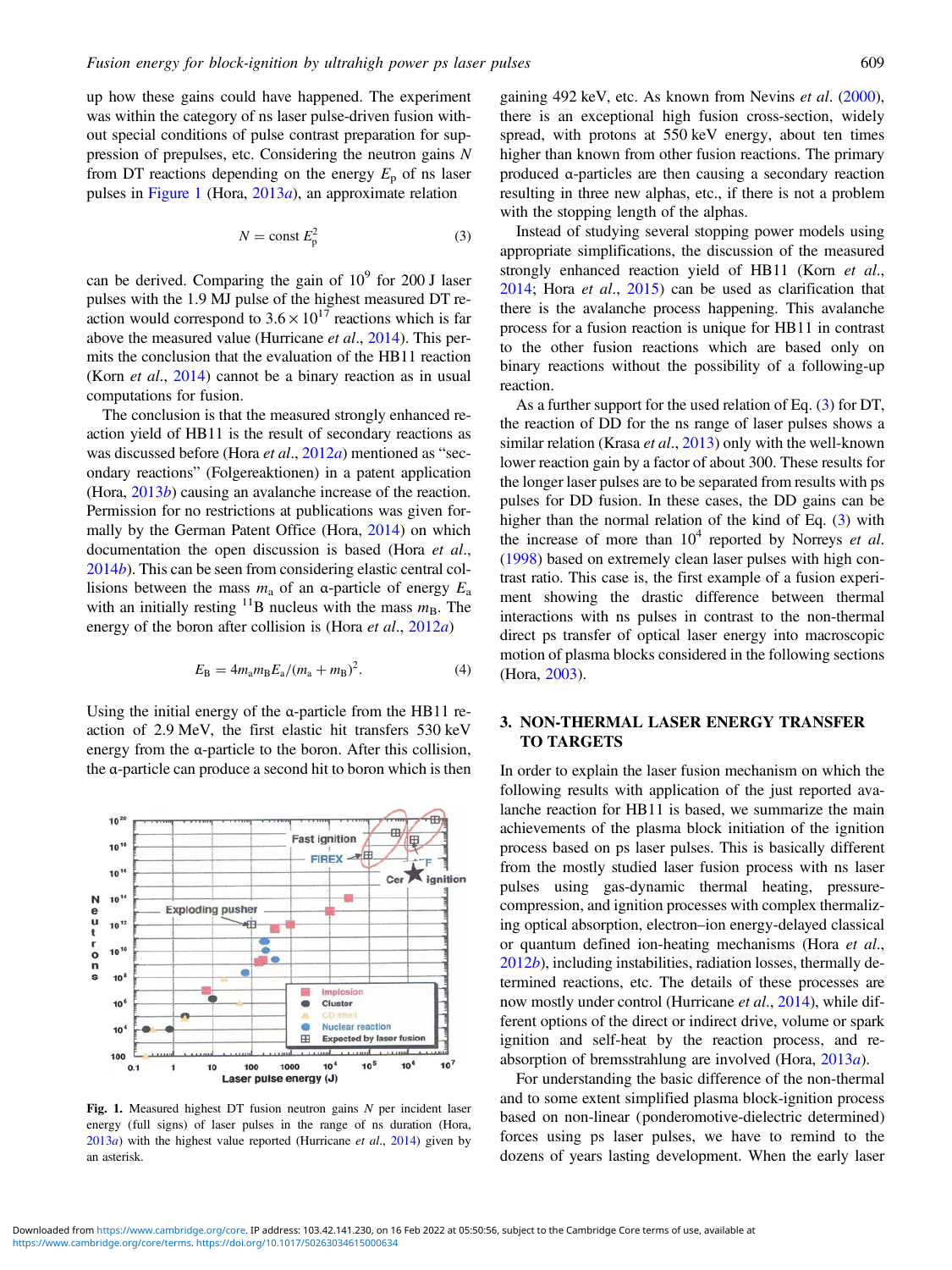<span id="page-3-0"></span>pulses of frequency ω with powers below MW were focused on targets, the heating and dynamic processes followed all the preceding known physics with emission of ions of few eV according to temperatures of about 30,000 K. But at only 10 times higher laser power, ions had 1000 times higher energies and were separated by their charge numbers confirming non-thermal, electrodynamic interaction. This led to the derivation of forces by lasers in media with spatial or temporal variation of dielectric properties (Hora, [1969;](#page-10-0) [1985\)](#page-10-0) using the refractive index n of the generated plasmas. The force density was then not only given by the gas-dynamic pressure p

$$
\mathbf{f} = -\nabla p + \mathbf{f}_{\text{NL}} \tag{5}
$$

but also by Maxwell's stress tensor as Lorentz and gaugeinvariant non-linear force (Hora, [1969](#page-10-0); [1985;](#page-10-0) [2000\)](#page-10-0)

$$
\mathbf{f}_{\text{NL}} = \nabla \bullet \left[ \mathbf{EE} + \mathbf{HH} - 0.5(\mathbf{E}^2 + \mathbf{H}^2) \mathbf{1} + (1 + (\partial/\partial t)/\omega) \times (\mathbf{n}^2 - 1) \mathbf{EE} \right] / (4\pi) - (\partial/\partial t) \mathbf{E} \times \mathbf{H} / (4\pi c).
$$
 (6)

At plane laser wave interaction with a plane plasma front, the force reduces to

$$
\mathbf{f}_{\text{NL}} = -(\partial/\partial x)(\mathbf{E}^2 + \mathbf{H}^2)/(8\pi)
$$
  
= 
$$
-(\omega_p/\omega)^2(\partial/\partial x)(E_v^2/\mathbf{n})/(16\pi)
$$
 (7)

showing how the force density is given by the negative gradient of the electromagnetic laser field density. Expressing the magnetic laser field from Maxwell's equations by the electric field results in the final expression which is equal to Kelvin's ponderomotive force in electrostatics of 1845. For non-linear correct results – in contrast to incorrect linear physics, see Feynman, Section 6.3 of Hora [\(2000](#page-10-0)) – all components of the stress tensor have to be used Cicchitelli [\(1990](#page-10-0)).

Following the very first general hydrodynamic computations with the force (5), the plasma motion at sufficiently high laser intensities is dominated by the non-linear force well with some corrections by the thermodynamic processes (Hora et al., [1978\)](#page-10-0). Drawn are the results for  $10^{18}$  W/cm<sup>2</sup> laser intensity from (Hora,  $1981$ : Fig. 10.18a & b) at plane geometry irradiation in Figure 2 incident from the right-hand side on a deuterium plasma with an initial bi-Rayleigh density profile (Fig. 10.17 of Hora, [1981](#page-10-0)). This results in a plasma block of more than 15 vacuum wavelengths thickness moving after 1.5 ps against the laser and a deeper block inside the deuterium parallel to the laser direction into the interior of the deuterium. The acceleration of each of the plasma blocks is above  $10^{20}$  cm/s<sup>2</sup> for reaching velocities above  $10^9$  cm/s during 1.5 ps.

This ultrahigh acceleration was measured for the plane geometry by Sauerbrey [\(1996](#page-12-0)) which was 100,000 times higher than ever measured before in a laboratory. The sophisticated measurements by Doppler shift of spectral lines reflected



Fig. 2.  $10^{18}$  W/cm<sup>2</sup> neodymium glass laser incident from the right-hand side on an initially 100 eV hot deuterium plasma whose density has a very low-reflecting bi-Rayleigh profile at initial time  $t = 1$ , resulting in a laser energy density and a velocity distribution from plasma hydrodynamic computations at an interaction time  $t = 1.5$  ps of interaction. The driving nonlinear force is the negative of the varying energy density of the laser field  $(E^2 + H^2)/8\pi$  expressing the intensity. The dynamic development of temperature and density had accelerated the plasma block of about 20 vacuum wavelength thickness of the dielectric enlarged skin layer moving against the laser (positive velocity) and another block into the plasma (negative velocity) showing ultrahigh  $>10^{20}$  cm/s<sup>2</sup> acceleration.

from the outer block moving against the incident laser beam were repeated by Földes et al. ([2000\)](#page-10-0) in agreement with the theory of non-linear force acceleration evaluated (Hora et al., [2002](#page-10-0)a; [2007\)](#page-10-0). The ion density in the space charge neutral blocks was – as theoretically predicted 1978 – above  $10^{12}$  Amp/cm<sup>2</sup> (Hora *et al.*, [2002](#page-11-0)*b*).

The generation of the ultrahigh acceleration of the nonlinear force-driven plasma blocks was considered from the beginning for the explanation of the measured highly directed plasma motion with the high ion energies (Hora, [1981](#page-10-0)) as shown in Figure 2 with the plasma block moving to the righthand side against the laser light and the other block moving into the interior of the target. Schematically, this can be seen in [Figure 3](#page-4-0) (Hora *et al.*, [2002](#page-11-0)*b*). Apart from the appearance of the ultrahigh velocities, the high densities of the space charge neutral plasma blocks resulted in very high ion current densities above  $10^{12}$  Amp/cm<sup>2</sup> (Hora *et al.*, [2002](#page-10-0)*a*) which values were predicted in the computer outputs of 1978 (Hora et al., [1978](#page-10-0); Hora, [1981](#page-10-0)) (Fig. 2). These ion current densities are more than million times higher than in conventional accelerators. A repetition of the experiments by Sauerbrey ([1996\)](#page-12-0) was possible by Földes et al. ([2000\)](#page-10-0), [Figure 4,](#page-4-0) using the appropriately lower laser intensities in accurate agreement with the theory.

The ultrahigh acceleration was comparably similar when treated by Target Normal Sheath Acceleration (TNSA) (Yu et al., [2005\)](#page-12-0), calling then the blocks "bunch" with more details of the relatively much higher Debye length than in [Figure 3.](#page-4-0) The cases of Yu et al. ([2005\)](#page-12-0) were chosen for the lower target thickness and other plasma parameters resulting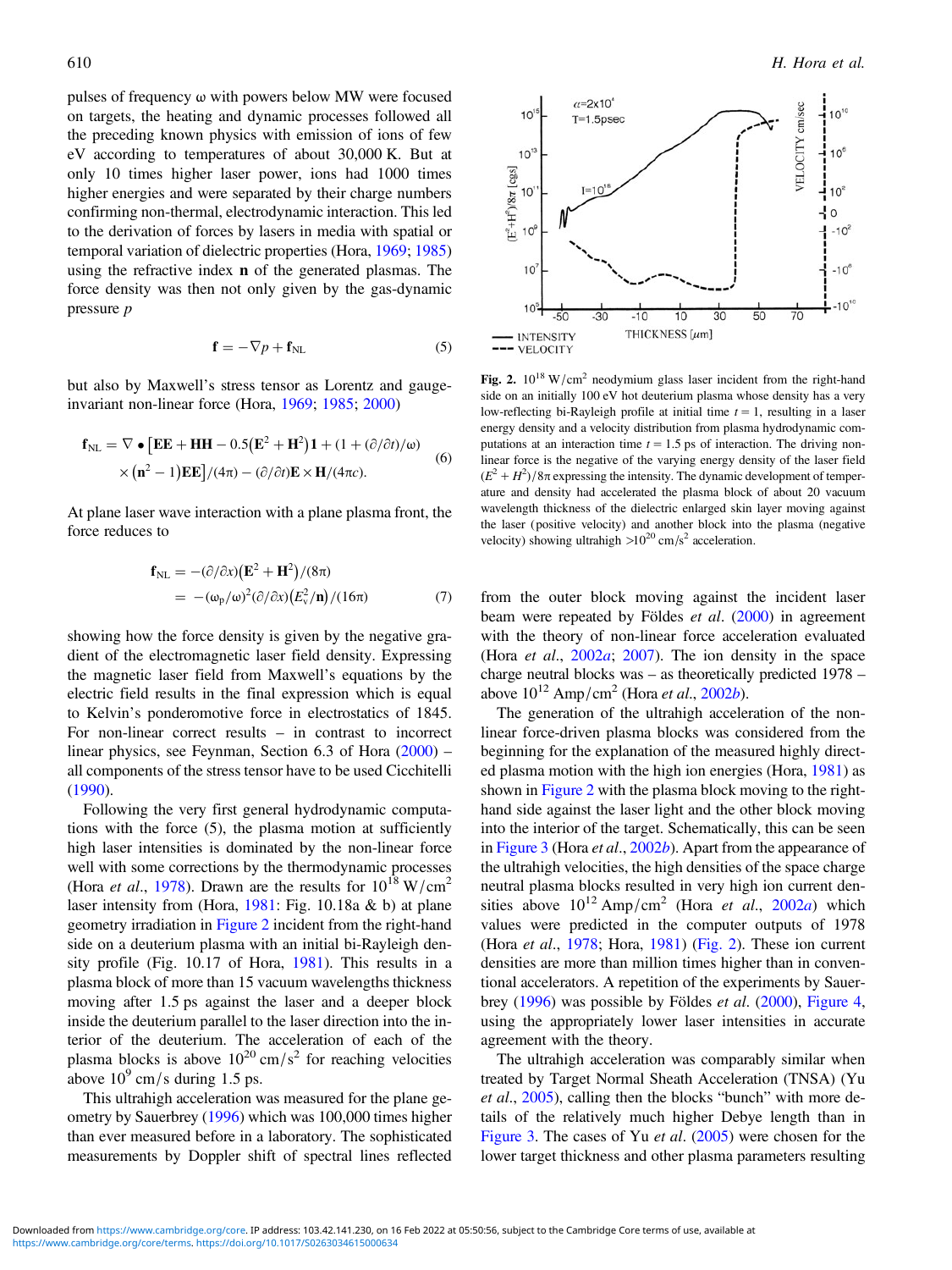<span id="page-4-0"></span>

Fig. 3. Scheme of skin depth laser interaction, where the non-linear force accelerates a plasma block against the laser light and another block toward the target interior. In front of the blocks are electron clouds of the thickness of the effective Debye lengths [Eq. [\(5\)\]](#page-3-0) (Hora et al., [2002](#page-11-0)b).

then, in a more pronounced sheath generation which could be seen also from a double-layer model (Eliezer *et al.*, [2014\)](#page-10-0) arriving at corresponding results.

The most important need for the discovery to confirm the theoretical prediction of the ultrahigh acceleration (Sauer-brey, [1996](#page-12-0); Földes et al., [2000\)](#page-10-0) and of the ultrahigh ion cur-rent densities (Hora et al., [2002](#page-10-0)a) was based on Mourou's et al., chirped-pulse amplification (CPA) to generate extreme powerful laser pulses of ps and shorter duration reaching now 7.12 petawatt (PW) power and 27 fs duration (Li et al., 2015) with Ti:sapphire lasers with sufficient suppression of transverse parasitic lasing have been produced with the aim that 30 PW-ps pulses may be available within few years by combining of a number of beams, if not fiber lasers with singlemode (Mourou *et al.*, [2013\)](#page-11-0) and spherically focused (Hora *et* al., [2014a](#page-11-0)) output will be available. This was crucial for the measurement by Sauerbrey [\(1996\)](#page-12-0) together with the second



Fig. 4. Intensity dependence of the velocity of the plasma front from the Doppler line shift of the reflected from the irradiation of 700 fs KrF laser pulses on an aluminum target (Földes et al., [2000](#page-10-0)).

ingredient of using an extreme contrast ratio against prepulses to avoid relativistic self-focusing as clarified by Zhang et al. [\(1998\)](#page-12-0).

It should be underlined that the block ignition can be considered as a modification of the fast ignition as introduced in 1991 by Campbell ([2006\)](#page-10-0) and elaborated by Tabak et al. [\(1994](#page-12-0)).

## 4. BLOCK IGNITION FOR LASER FUSION

The non-thermal generation of plasma blocks by ultrahigh acceleration with ps laser pulses by the non-linear force can be used for the ignition of fusion following the discovery by Chu [\(1972](#page-10-0)) and Bobin [\(1974](#page-10-0)) for initiation of a fusion reaction flame to ignite solid density DT fuel. The result was, however, that the ps laser pulses have at least a minimum energy flux density of few  $E^* = 10^8$  J/cm<sup>2</sup>. Updating the theory (Hora *et al.*, [2008](#page-11-0)) led to a reduction of  $E^*$  by up to a factor 20.

First we report block-ignited fusion results for DT fusion before continuing about HB11. The ps pulse-generated plasma blocks with their ultrahigh acceleration initiated a fusion flame in solid density DT where plane wave laser interaction with an energy flux density  $E^*$  of  $10^8$  J/cm<sup>2</sup> was necessary (Chu, [1972](#page-10-0); Bobin, [1974](#page-10-0)). The updating of the computations of Chu ([1972\)](#page-10-0) arrived at similar results (Hora, [2009\)](#page-10-0). These computations used one-fluid hydrodynamics results where the updating was necessary for the later known reduction of the thermal conduction by an inhibition factor based on the electric double layer between the hot flame and the DT fuel. Further, the stopping power had to use the Gabor collective model at this high plasma densities and not the Bethe–Bloch binary collision model. After this updating, the ignition thresholds for the fusion flame arrived at up to 20 times lower values of  $E^*$  (Hora *et al.*, [2008](#page-11-0)).

After initial results with one-fluid hydrodynamics (Hora, [2009\)](#page-10-0) were performed it was important to receive more information from applying the genuine two-fluid hydrodynamics



Fig. 5. Ion densities  $N_i$  depending of the depth X after a 1 ps  $3 \times 10^8$  J/cm<sup>2</sup> laser pulse of 248 nm wavelength has irradiated solid density DT. Parameter is the time after the ps interaction.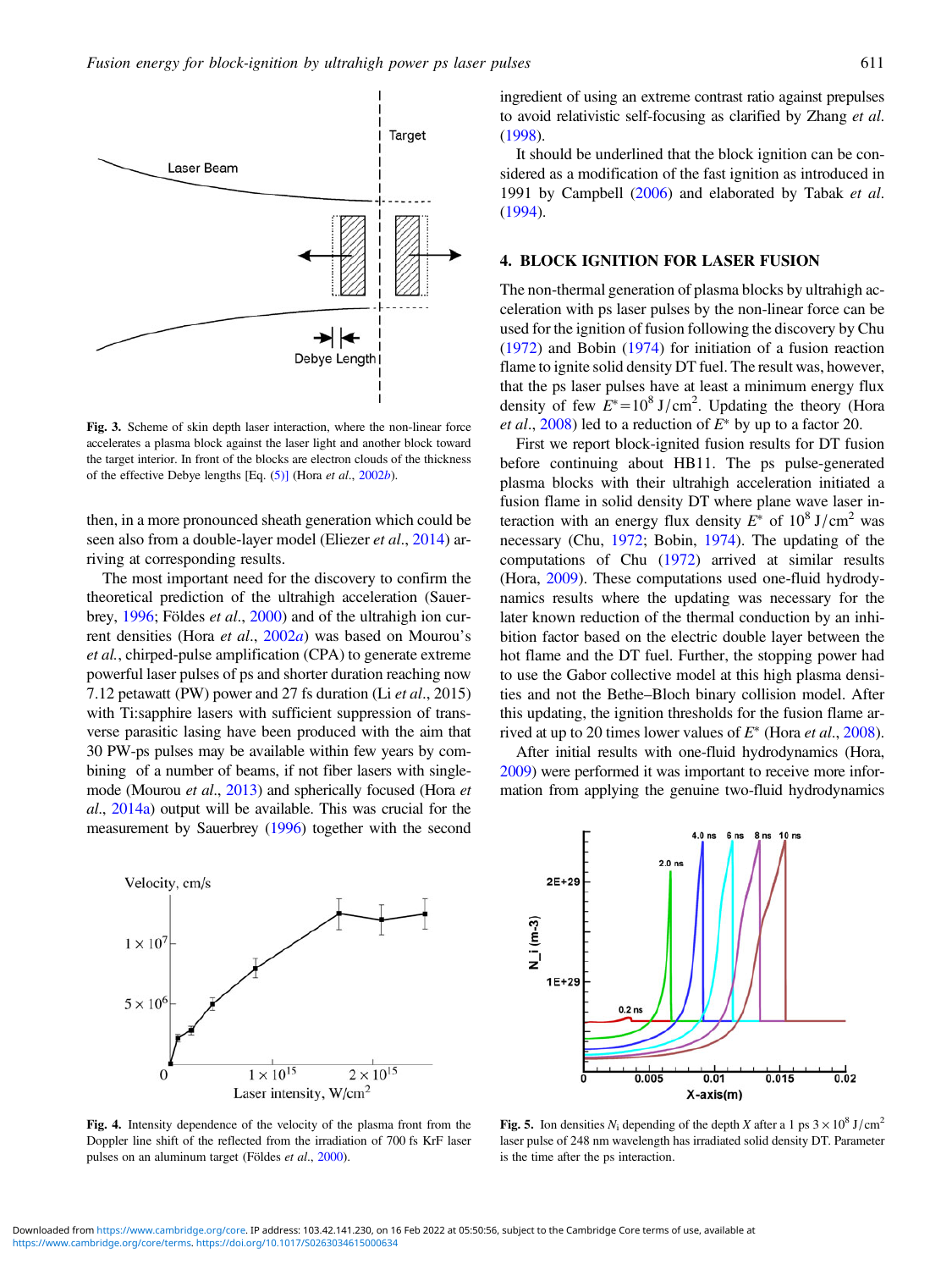

Fig. 6. Velocity V of the fusion flame at 2 ns after the initiating ps laser pulse of 248 nm wavelength depending on the energy flux  $E^*$ .

(Lalousis & Hora, [1983](#page-11-0); Hora et al., [1984\)](#page-10-0) about the dynamical generation of internal electric fields and of shock processes (Betti et al., [2007\)](#page-10-0) and diffusion. Using the same parameters for the generation of ps ultrahigh-accelerated plasma blocks of about a 5 μm depth moving into solid density DT, we are summarizing here further reported results following the initial computations (Lalousis & Hora, [1983](#page-11-0); Hora et al., [1984](#page-10-0)). [Figure 5](#page-4-0) shows ion densities with shock profiles moving at the interaction edge into the solid density DT. A shock structure shows maximum densities four time the solid state as it is the result of the Rankine–Hugoniot simplified analytical model. The shock thickness is increasing on time what could be covered only by complete inclusion of thermal and plasma properties in our genuine two-fluid computation (Lalousis & Hora, [1983;](#page-11-0) Hora et al., [1984\)](#page-10-0). It is interesting that the shock is pronounced only very late after 2 ns being only little visible at



Fig. 7. Longitudinal electric field E as in case of [Figure 1](#page-2-0) for  $E^* = 10^8$  J/  $\text{cm}^2$  depending of the depth X at times of 40 ps; 400 ps; 1 ns; 2 ns from the highest maximum, respectively.

200 ps. It should be mentioned that the same plots for three times lower  $E^*$  values shows an about two times earlier building up of the shock. The shock velocity was evaluated for varying  $E^*$  and resulted in Figure 6 at 2 ns. It can be seen that the fast increasing velocity at  $E^*$  of 10<sup>8</sup> J/cm<sup>2</sup> is reaching values higher than 2000 km/s with convincing ignition properties. In order to understand the reasons for the long  $(>200 \text{ ps})$  delay of the shocking process, we show in Figure 7 the longitudinal electric field which can be seen only form the genuine two-fluid hydrodynamics. It is remarkable that during the very first few hundred ps after the laser pulse in the phase of establishing the shock front, the electric field is rather high and decays only at 2 ps to comparably low values when the shock is nearly fully developed [\(Fig. 5](#page-4-0)).

The studies with the genuine two-fluid hydrodynamics permits an evaluation about the decreasing velocity of the front of the fusion flame at the very long times of ns after the ps initiation of the flame. Figure 8 shows the results of fusion reaction rates with a 1 ps laser pulse of  $E^* = 10^8$  J/ cm<sup>2</sup>. The velocity of the fusion flame is decreasing from 2130 km/s at 2 ns to 1070 km/s at 10 ns and the values of the reaction rates decay faster than in the case with only three times higher irradiation. Nevertheless, the fusion gains are not very much lower, going down at 10 ns. The gains at the time of 2 ns are nearly the same. The result of the ion density at the flame front has reached nearly the Rankine–Hugoniot value of four times compression earlier at 2 ns than in the case with three times higher irradiation of [Figure 5.](#page-4-0)

The fact of the growing thickness of the compression range on time may be understood by the thermal mechanisms around the fusion flame with a stronger effect at the first case with the higher energy flux. This can also be understood that the shock compression in the early stage appears within a too thin area such that the thermal mechanisms – completely



Fig. 8. Reaction rates (to be multiplied by  $10^{36}$  m<sup>-3</sup>/s) in solid DT at 1 ps pulse of energy flux  $E^* = 3 \times 10^8$  J/cm<sup>2</sup> KrF laser irradiation depending on the fuel depth  $\times$  at different times up to 10 ns.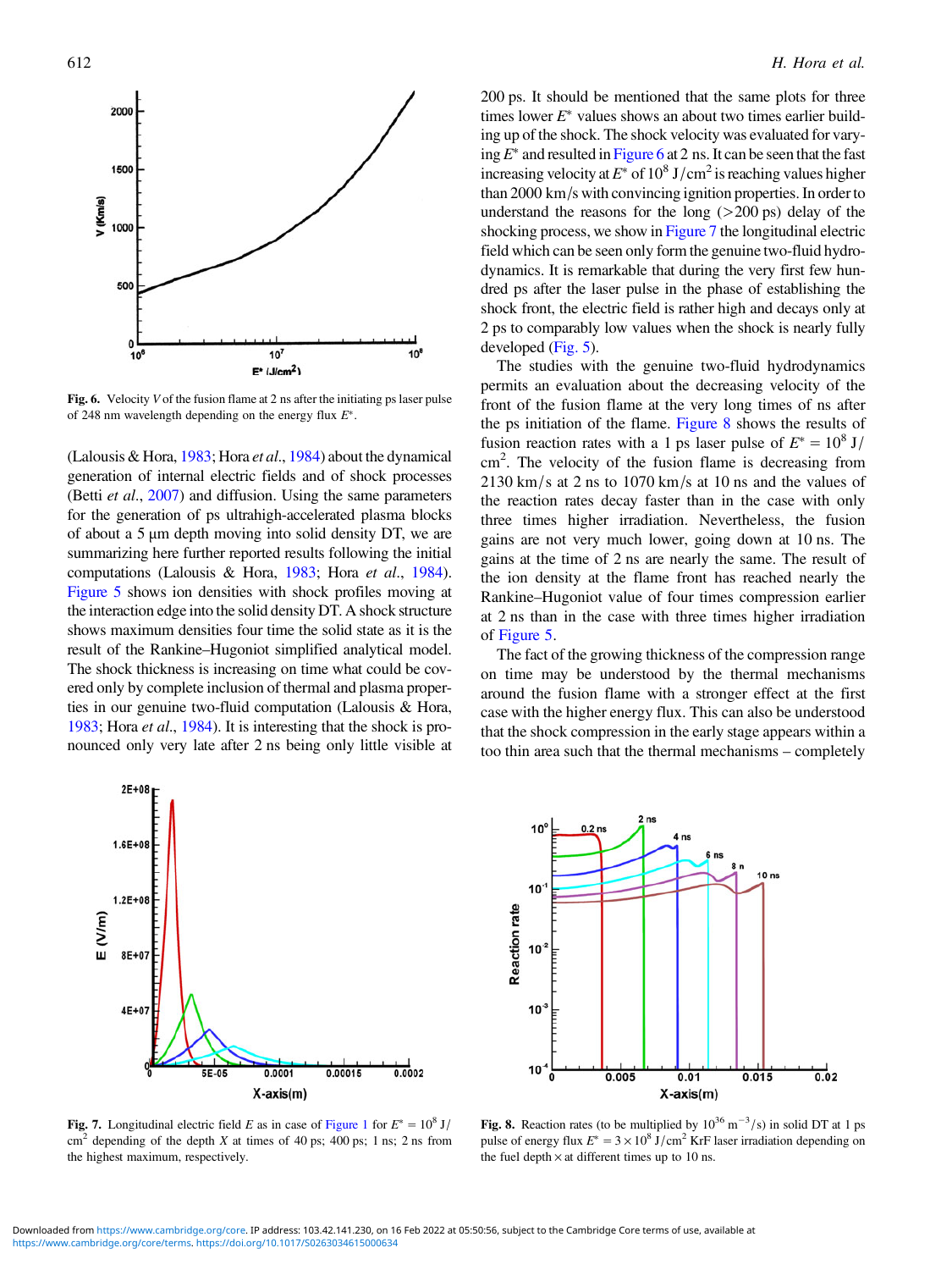covered by the code – are causing a dissipation of the too thin compression areas.

We may conclude that the earlier studied mechanisms of shock ignition (Betti et al., [2007\)](#page-10-0) for fusion as evaluated for longer ns pulses is supported by our results at least for these longer times (Eliezer *et al.*, [2014](#page-10-0)). This supports the re-sults of shock wave ignition for fusion (Betti et al., [2007\)](#page-10-0) which requires a long (few ns) and high-energy laser pulse. The high pressure  $(P)$  shock wave thickness  $(d)$  in the ns interaction case is estimated from the equality of pressures at the interface between a flyer (or a plasma block with density  $\rho_0$  and flow velocity  $u_0$ ) and the compressed target (the nuclear fuel: DT or pB11, etc. with density  $\rho_C$  and flow velocity *u*<sub>C</sub>). Since  $P \sim \rho_0 u_0^2 \sim \rho_C u_C^2$  and the shock wave transition time in the flyer with a thickness l is  $t = l/u_0$ , one gets a shock wave thickness d of the order of  $d \sim (\rho_0/\rho_C)^{1/2} l$ . In this purely shock ignition scheme – in contrast to the here studied ps plasma block ignition – the ns case values are  $(\rho_0/\rho_C) \sim 0.001$  and  $l \sim 1 \mu m$  implying  $d \sim 0.03 \mu m$ . The ignition criterion is based on the requirement that the α-particles created in the DT reaction are reabsorbed in the hot spot implying a " $\rho R$ " value larger than 0.3 g/cm<sup>2</sup> for a temperature about 10 keV and larger values for higher temperatures. In the shock wave ignition, " $\rho R$ " =  $\rho_C d \sim$  $\frac{1}{\ell(\rho_0 \rho_C)}$ <sup>1/2</sup> ~ 0.003 g/cm<sup>2</sup> for our case which is two order of magnitude too low. This result fully explains why the ns interaction scheme for shock ignition (Lalousis & Hora, [1983](#page-11-0); Hora et al., [1984;](#page-10-0) Betti et al., [2007\)](#page-10-0) is basically different from the here discussed ps laser pulse-initiated blockignition scheme.

It was very surprising when extending these very detailed and established results for DT fusion were applied to the fusion of HB11. Against all knowledge that fusion based on binary reactions as used for DT, the threshold  $E^*$  arrived at about the same values for HB11. It was most unexpected and curious, that this case had a threshold  $E^*$  of a similar level as DT (Hora et al., [2009](#page-11-0); [2010\)](#page-11-0). In addition, it should be underlined that the calculations for HB11 were pessimistically performed in the same way with binary nuclear reactions only as in the case of DT because the secondary reactions of the avalanche process (see the second section of this paper) were not known at this time.

Though these calculations were based only on plane wave geometry (Hora et al., [2009](#page-11-0); [2010](#page-11-0)), the clarification of the basic change of the earlier known extreme difficulties of HB11 fusion against DT resulting now for the block ignition for HB11 as "no difficulties" was interpreted as: "This has the potential to be the best route to fusion energy" (Haan, [2010](#page-10-0)).

Summarizing the block ignition, the ps ultrahigh-power laser ignition of fusion with the non-thermal direct conversion of the laser pulse energy into mechanical motion of plasma blocks is essentially different from the fusion with ns pulse ignition of fusion based on thermal interaction. In the ns case, problems are with thermalizing collision processes, delaying equipartition for ion heating, instabilities, etc. This difference is simply seen form Eq.  $(5)$  $(5)$ , that the ns

process is based on the first term of the force density and the ps process is based on the second term of non-thermal ps interaction with directly converting of the optical laser energy into macroscopic mechanical motion of the plasma blocks. This fundamental difference is including the principle of non-linearity (see reference to Feynman, [1987\)](#page-10-0) in relation to the prediction of the block generation by the non-linear force ([Fig. 3\)](#page-4-0) and measured first by Sauerbrey [\(1996](#page-12-0)) as ultrahigh acceleration of the plasma blocks (Hora et al., [2007](#page-10-0)). The accelerations were more than 10,000 times higher than measured before in laboratories. This could then be used for the side-on ignition of Chu ([1972\)](#page-10-0) and Bobin ([1974\)](#page-10-0) ps fusion-flame initiation; however, only after the CPA of shorter than ps laser pulses was available (Strickland & Mourou, [1985](#page-12-0); Mourou et al., [1998](#page-11-0)).

It should be underlined explicitly that the here used ps process of block ignition follows a different principle of interaction. Instead of the heating with ns pulses, the non-thermal electrodynamic non-linear force interaction is a macroscopic process known from the specific microscopic quantum properties, reducing instabilities, delays for thermal equipartion processes, and chaotic thermostatistics. This differentiation was also illustrated by Edward Teller und Lord May of Oxford; see citations in the paper of Hora ([2011\)](#page-10-0).

#### 5. AVALANCHE BLOCK IGNITION WITH ULTRAHIGH MAGNETIC FIELDS

The just reported application of experimentally confirmed ultrahigh acceleration of plasma blocks to be used for computation of block ignition of fusion, by non-linear force-driven ps laser pulses, was based on plane geometry interaction. For thin laser beams, the energy losses in the solid targets have to be taken into account. The first steps were to study spherical generation of ps-block ignition for DTand HB11 fusion, where, however, the reached gains were not sufficiently high and a cylindrical geometry with magnetic field trapping was the next step.

Documented before the preparations to the 2012 IAEA Fusion Energy Conference (Hora et al., [2012](#page-11-0)a), the spherical irradiation has been studied with shock generation and increase of density (Hora et al., [2014](#page-11-0)a) with similar results to Malekynia and Razipur [\(2013](#page-11-0)). For generating spherical converging ps laser pulses of more than EW (exawatt  $=$  $10^{18}$  W) power, this can be combined with the advantages which were opened using fiber glass generation of CPA (Mourou et al., [1998](#page-11-0); Moustaizis et al., [2013;](#page-11-0) Hora et al., [2014](#page-11-0)a) amplified laser pulses as developed by the ICAN Pro-ject (Mourou et al., [2013\)](#page-11-0). This is also of interest for other uses than for fusion energy generation as electron or hadron accelerators with many applications including cancer therapy (Banati et al., [2014](#page-10-0)), as well as for generating PeV particles or for conditions of high-energy physics for exploring extremely high field processes as pair production in vacuum. This is also of interest for a fusion power station to overcome problems of lateral energy losses of the plane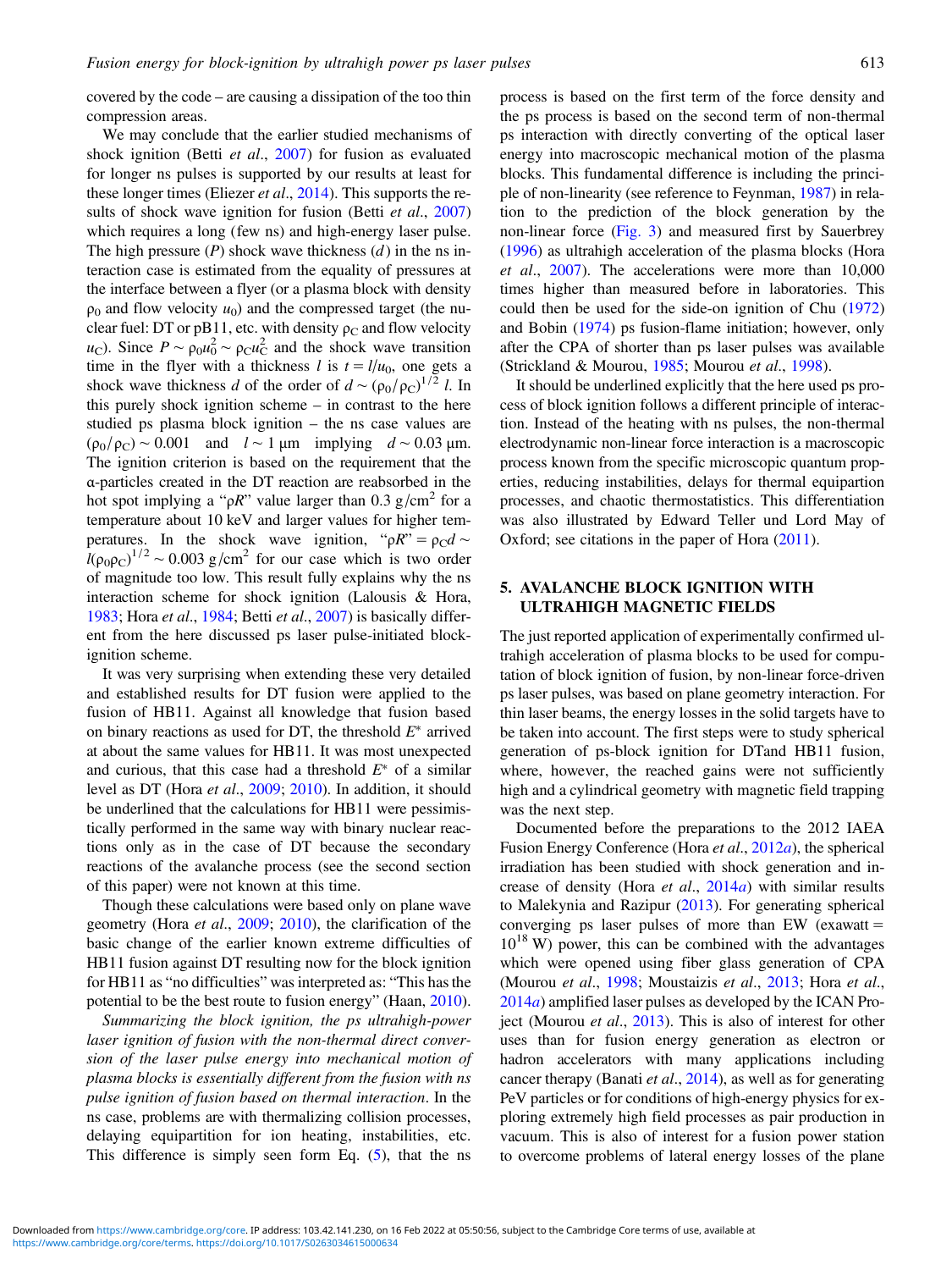<span id="page-7-0"></span>

Fig. 9. Generation of a spherical shrinking laser pulse from radially directed fiber ends at a radius 1 to irradiate a spherical solid state fusion fuel 3 with the concentric grid 2 of positive electric charge for slowing down the generated α-particles from the HB11 reactions (Hora et al., [2014](#page-11-0)a).

wave front geometry of the ICAN fiber laser (Mourou et al., [2013](#page-11-0)) to be developed into spherical geometry (Hora et al.,  $2014a$  $2014a$ ) as can be seen from Figure 9.

The output of the fibers at a sphere 1 of Figure 9 of the amplified beam of the fibers can be directed radially without needing any further optics. The wave front is of such a highquality single-mode focusing which has (Mourou et al., [2013](#page-11-0)) to go to a diameter of 10  $\mu$ m such that intensities at about  $10^{21}$  W/cm<sup>2</sup> are reached when the spherically converging laser pulse the surface of a target 3. The fibers automatically permit an exceptionally high quality of single-mode beam uniformity where the usually undesired maxima in the beam profile with glass lasers are automatic eliminated due to the fiber optics quality. The resulting gains for irradiation of uncompressed solid density fuel of DT or of HB11 including avalanche reactions with subsequent dynamic compression was evaluated needing ps laser pulses of EW for fusion gains of few hundred where limitations are given by the limited spherical fuel geometry (Hora



et al.,  $2014a$  $2014a$ ). This case is not of interest for the following consideration.

Another option instead of spherical geometry is to consider cylindrical geometry for the reaction by application of an external pulsed ultrahigh magnetic field. This can be produced by the interaction between of an ns laser beam with a capacitor coil target (Fig. 10). This mechanism has been described and experimentally demonstrated for the first time in 1984 (Daido et al., [1986\)](#page-10-0) and recently improved by Fujioka et al. ([2013\)](#page-10-0) at Gekko XII facility. More details about measurements of the ultrahigh magnetic fields were reported by Santos et al. [\(2015](#page-12-0)). These magnetic fields with intensities of few kilotesla (kT), contained in few cubic millimeters and with time duration of few ns, generated with laser pulses above kJ, can be employed to trap the cylindrical plasma generated in the HB11 target for a fusion reaction in the coil of Figure 10.

The computation without involving secondary avalanche reactions – only with binary HB11 reactions – shows sufficient trapping by a cylindrical 10 kT magnetic field from fluid hydrodynamics (Lalousis et al., [2014](#page-11-0); [2015](#page-11-0)).

The following two-fluid computations use a solid cylinder of 1 cm in length and 1 mm radius as a coaxial HB11 fuel target in the coil of  $Figure 10$  where the generated  $\alpha$ -particles are included as a third fluid using a magnetic field of 10 kT. The mean gyroradius of the α-particles from the HB11 reaction in a 10 kT field is about 43 μm. This is sufficiently small compared with the 1 mm radius of the cylinder to achieve strong magnetic field confinement of the alphas. The radial dependence at the time of 100 ps is shown in Figures 11–13 and the propagation of the fusion along the cylindrical axis results in a length  $x \sim 0.83$  cm within 1 ns [\(Fig. 14](#page-8-0)). Owing to the low electron temperatures ([Fig. 12\)](#page-8-0) the cyclotron radiation generated in the cylindrical reaction volume



Fig. 10. Generation of a 5 kT magnetic field in the coils (Fujioka et al.,  $2013$ ) by firing a  $> kJ$  ns laser pulse 1 into the hole between the plates. The HB11 fusion fuel is coaxially located in the coils and the block ignition of the fusion flame is produced by the ps laser pulse for block ignition from laser 2.

Fig. 11. Solid HB11 cylinder of 1 mm radius irradiated by a ps- $10^{20}$  W/cm<sup>2</sup> laser pulse of 248 nm wavelength at concentric radius of 1 mm. After 100 ps, the dependence on the radius r is shown for the density of electrons  $N_e$ , boron  $N<sub>b</sub>$  and hydrogen  $N<sub>h</sub>$  (sequence at  $r = 0$  from above) using a 10 kT magnetic field (Lalousis et al., [2015](#page-11-0)).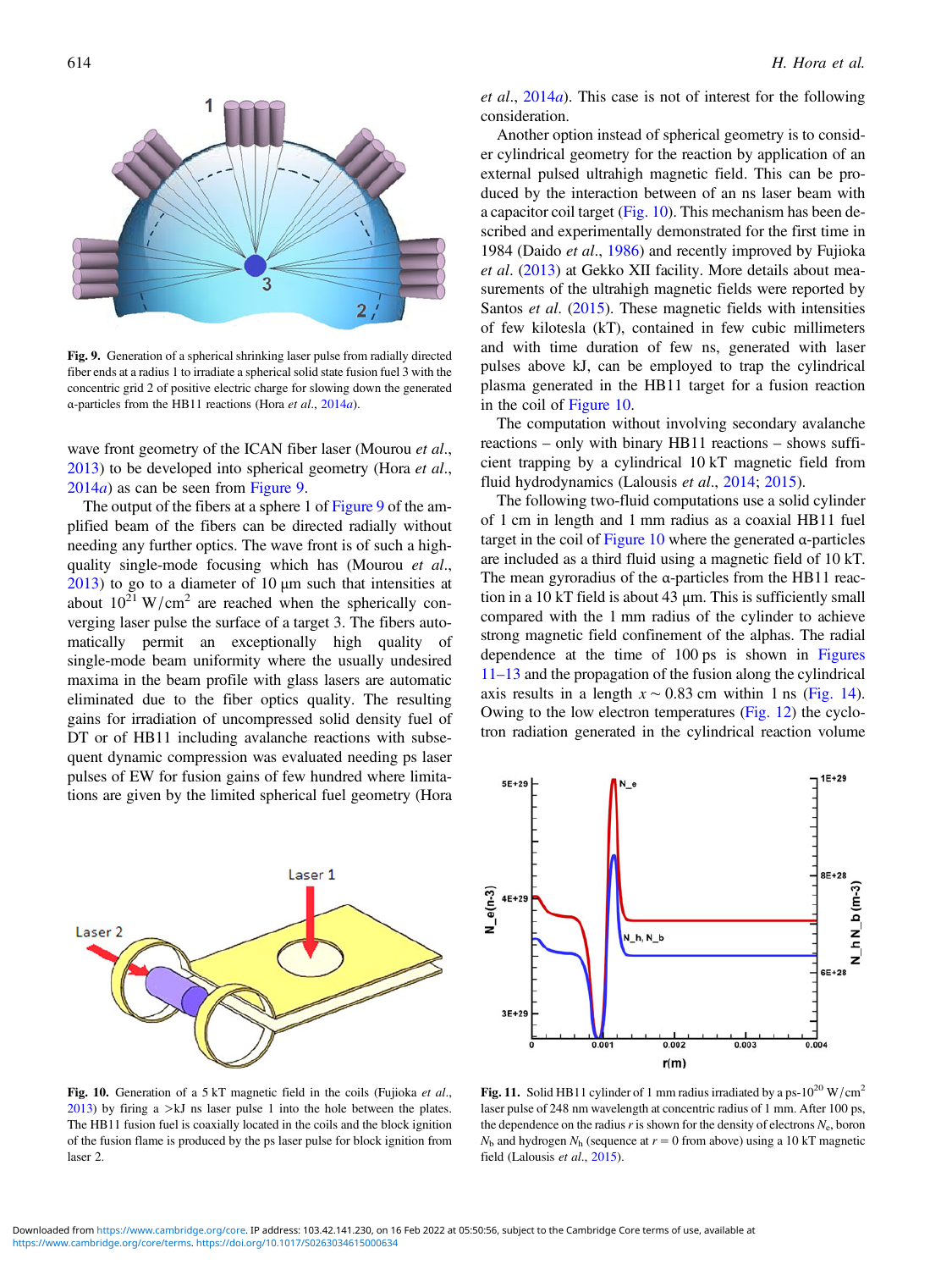<span id="page-8-0"></span>

Fig. 12. Same as [Figure 11](#page-7-0) with electron and ion temperatures.

(Lalousis *et al.*, [2015\)](#page-11-0) is  $\langle 3 \text{ kJ/ns} \rangle$  (Gulkis, [1987\)](#page-10-0). Thus cyclotron radiation losses can be neglected.

Figure 13 shows the radial dependence of the α-particle density and of the magnetic field parallel to the cylindrical axis at the time of 100 ps. While the alphas are well confined to the initial radius of 1 mm and the magnetic field is modified at this periphery only due to  $E \times B$  rotation, etc. For the propagation of the fusion flame along the axis of the cylinder, the one-dimensional (1D) computation of the reaction rate is shown in Figure 14. The total number of α-particles depending on the square of r has been increased considerably showing the successful ignition though only binary reactions were included in the computations. If one included the preliminary approximation of avalanche reactions the reaction



Fig. 13. Same case as [Figure 11:](#page-7-0) Solid HB11 cylinder of 1 mm radius irradiated by ps-10<sup>20</sup> W/cm<sup>2</sup> laser pulse of 248 nm wavelength. Radial density at 100 ps of primary produced α-particles N\_a ending at 1 mm laser irradiation radius and the magnetic field strength depending on the radius r (in untouched fuel 10 kT at radius above 1 mm).



Fig. 14. HB11 fusion reaction rate at different depths  $x$  in 1D computation parallel to the magnetic field, at times after the ps generation of the fusion flame initiated by  $10^{20}$  W/cm<sup>2</sup>, ps, 248 nm wavelength laser pulse.

result is rather modest taking into account that a 3 EW-ps laser was needed to reach a reaction gain in the range above 500.

If one could assume the additional avalanche process, a solid fuel cylinder of 1 cm length and 2 mm diameter blockignited by a 3 MJ-ps laser pulse of 3 EW power will produce more than 1 gigawatt (GW) electrical energy (Lalousis *et al.*, [2014\)](#page-11-0) again with a gain only of about 300. The produced α-particles are gyrating with a radius of 43 μm which type of particle motion is not included in the hydrodynamics though most of the relevant plasma mechanisms were sufficient to such extend that the essential dynamic and confining processes are covered.

The same computations with a B11 fuel cylinder of 1 cm length and 0.2 mm diameter (Lalousis et al., [2014\)](#page-11-0) resulted in some radial expansion of the plasma with binary reactions



Fig. 15.  $\alpha$  density  $N_a$  depending on the radius r at different times (from lowest to highest curves for 100, 500 and 1000 ps, respectively) showing ignition from the increase of the curves on time (Lalousis et al., [2014](#page-11-0)).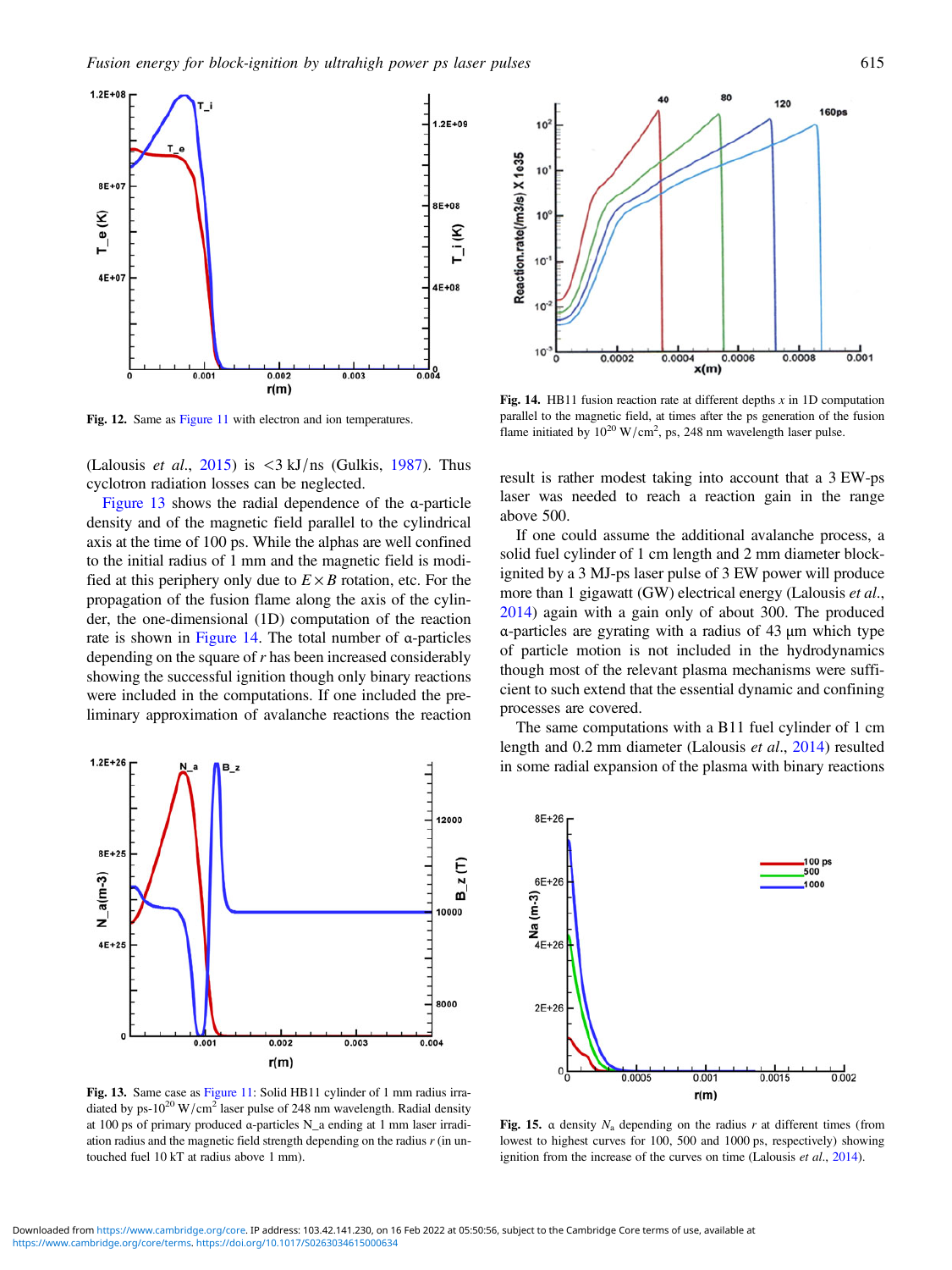as shown in [Figure 15](#page-8-0) with the radial distribution of the α-particles during times up to 1000 ps. Though this was only for binary reactions, the ignition process is evident. For the case that avalanche reactions are included for irradiation with  $10^{20}$  W/cm<sup>2</sup> at the axis of 0.2 mm diameter on the HB11 solid fuel cylinder of 1 cm length and 1 mm radius, it is estimated that the laser pulse 2 [\(Fig. 10](#page-7-0)) of 30 kJ energy and 1 ps duration (30 PW power) is producing more than 1 GJ energy. The estimation is based on excluding the α gyration for the hydrodynamics. Though the genuine many-fluid codes takes care of highly non-equilibrium plasma conditions (Fortov & Lakubov, [1998](#page-10-0); Davidson, [2001](#page-10-0)), it may be preferred to base further steps on specific experiments of HB11 reactions following the preceding measurements (Korn et al., [2014;](#page-11-0) Picciotto et al., [2014](#page-12-0); Margarone et al., [2015](#page-11-0)).

# 6. POSSIBLE ECONOMIC CLEAN AND SAFE FUSION REACTOR

The experimental proof of the avalanche reactions for HB11 (Hora et al.,  $2014a$  $2014a$ ; Korn et al., 2014) results in the scheme for combination of the non-linear force-driven plasma block ignition with ultrahigh accelerations together with the ultrahigh magnetic fields for cylindrical trapping of the fusion reaction. In the case for igniting 1 cm long cylinder of HB11 of 1 mm radius can then be based on of the irradiation by the



Fig. 16. The HB11 fusion without a radioactive radiation problem is based on a block ignition Hora *et al.* ([2007\)](#page-10-0) with a 30 kJ-ps laser pulse 2 ([Fig. 10](#page-7-0)) where the solid hydrogen–boron fuel in the cylindrical axis of the magnetic coil is trapped by a 10 kT field sustained for about 1 ns after being generated by a laser pulse 1 of comparable duration. The central reaction unit ([Fig. 10](#page-7-0)) is electric charged to the level of −1.4 million volts against the wall of a sphere producing α-particles (He nuclei) of more than a GJ energy, of which a small part is needed for the operation of the laser pulses. One part of the gained costs of electricity is needed for the apparatus of the central reaction and for the boron metal of the fuel being destroyed at each reaction (Hora et al., [2014](#page-11-0)a).

laser pulse 2, [Figure 10,](#page-7-0) with the laser beam diameter of 200 μm and an intensity of  $10^{20}$  W/cm<sup>2</sup> of a 30 PW pulse of ps duration. The computation of the α-particle generation – even very pessimistically using only binary reactions as in the DT case – as shown in Figure 16 with a 10 kT magnetic field results in the progress of the reaction gain.

There is a comparably slow expansion of the growing α-particle density generated by the fusion reaction against the magnetic field. Including the avalanche reactions into the 1 ns reaction results in the production of considerably higher gain of 1 Gigajoule energy in the generated of initially mono-energetic generated α-particles generated by the laser pulse 2 [\(Fig. 10](#page-7-0)) needing only 30 kJ energy (Hora et al., [2014](#page-10-0)b). On the basis of an avalanche process during up to 1 ns duration, the energy in the α-particles is more than 1 GJ (277 kWh). For conversion of most of the 2.99 MeV α-particle energy into electrostatic energy, the particles have to be slowed down by an electric field of −1.4 MV. This field has to be generated at each reaction between the central reaction unit against the spherical mantle of the reactor of Figure 16.

For a power station the main part of the generated energy of the  $\alpha$ -particles from the level of  $\alpha$  –1.4 MV voltage into polyphase alternating current can be performed as known from the megavolt-direct-current transmission line techniques Kanngiesser ([1994](#page-11-0)). If the reactor works with a frequency of 1 Hz, the electric current for conversion is 714 Amp averaged between each fusion reaction.

#### 7. SUMMARY

Combining the experimental result of most exceptionally high gains of proton–boron (HB11) fusion (Korn et al., [2014](#page-11-0); Picciotto et al., [2014](#page-12-0); Margarone et al., [2015\)](#page-11-0) based on the concluded avalanche mechanisms (Hora et al,. [2014](#page-10-0)b; [2015](#page-11-0)) and evaluated now in more details, with the results of  $>$ PW-ps laser-driven block ignition (Hora *et al.*, [2010](#page-11-0); Lalousis et al., [2014\)](#page-11-0) was leading to a first step of producing ultraclean GJ fusion energy possibly by 30 kJ laser irradiation. Cylindrical magnetic trapping with ultrahigh magnetic fields in the 10 kT range is necessary. The open treatment of these developments was approved (Hora, [2014](#page-10-0)) to follow the route for designing of an economic longlasting energy source. This furthermore has to be based on appropriate scientific and technological explorations.

The presented results are the work of more than 40 years research (Hora, [1969](#page-10-0); [2000](#page-10-0); [2009;](#page-10-0) Hora et al., [2014](#page-10-0)b; [2015\)](#page-11-0) possible only after providing extremely high-power ps laser pulses (Strickland & Mourou, [1985;](#page-12-0) Mourou et al., [1998\)](#page-11-0) for demonstration of the predicted picoseocond block acceleration (Sauerbrey, [1996\)](#page-12-0) and ignition with ultrahigh magnetic fields (Fujioka et al., [2013\)](#page-10-0). The key result is the here detailed evaluation of the highly increased reaction rate for HB11 fusion (Korn et al., [2014\)](#page-11-0) as an avalanche process (Hora *et al.*,  $2014b$  $2014b$ ;  $2015$ ). This is not the end but may be the beginning of large-scale research to one of possible options for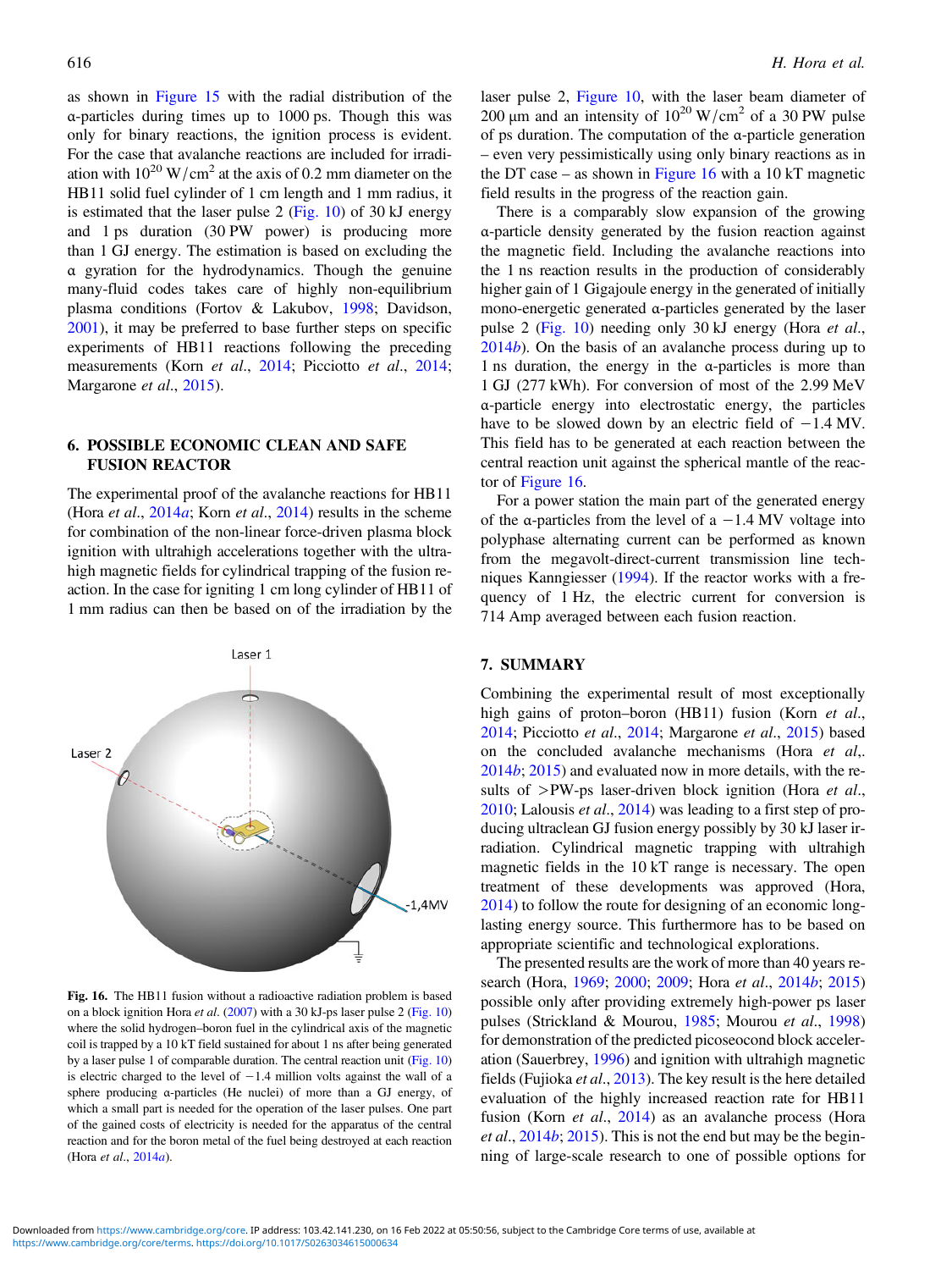<span id="page-10-0"></span>environmentally acceptable ultraclean and economic energy production.

#### **REFERENCES**

- BANATI, R. HORA, H., LALOUSIS, P. & MOUSTAIZIS, S. (2014). Ultrahigh laser acceleration of plasma blocks with ultrahigh ion density for fusion and hadron therapy. J. Intense Pulsed Laser Appl. Adv. Phys. 4, 11–16.
- BELYAEV, V.S., MATAFONOV, A.P., VINOGRADOV, V.I., KRAINOV, V.P., LISITSA, V.S., ROUSSETSKI, A.S., IGNATYEV, G.N. & ANDRIANOV, V.P. (2005). Observation of neutronless fusion reactions in picosecond laser plasmas. Phys. Rev. E 72, 026406.
- BETTI, R., CHOU, C.D., ANDERSON, K.S., PERKINS, L.J., THEOBALD, W. & SODOLOV, A.A. (2007). Shock ignition of thermonuclear fuel with high areal density. Phys. Rev. Lett. 98, 155001.
- BOBIN, J.-L. (1974). Nuclear fusion reactions in fronts propagating in solid DT. (Schwarz, H. and Hora, H., Eds.) Laser Interaction and Related Plasma Phenomena, Vol. 4B, p. 465. New York: Plenum Press.
- BOREHAM, B.W., NEWMAN, D.S., HÖPFL, R. & HORA, H. (1995). Depressed photoemission from Görlich cathodes at high laser light intensities. J. Appl. Phys. 78, 5848–5850.
- BUTLER, D. (1996). Now Europe's physicists seek shift in strategic fusion research. Nature 380, 655.
- CAMPBELL, E.M. (2006). High intensity laser plasma interaction and application to inertial fusion and high energy density physics D.Sc. (Doctor of Science) Thesis. Sydney, Australia: University of Western Sydney, 723 p.
- CHU, M.S. (1972). Thermonuclear reactions waves at high densities. Phys. Fluids 15, 412.
- CICCHITELLI, L., HORA, H. & POSTLE, R. (1990). Longitudinal field components of laser beams in vacuum. Phys. Rev. A 41, 3727–3732.
- DAIDO, H., MIKI, F., MIMA, K., FUJITA, M., SAWAKI, K., FUJITA, H., KITAGAWA, Y., NAKAI, S. & YAMANAKA, C. (1986). Generation of a strong magnetic field by an intense  $CO<sub>2</sub>$ -laser pulse. Phys. Rev. Lett. 56, 846.
- DAVIDSON, R. (2001). Nonneutral Plasmas. Singapore: World Scientific.
- ELIEZER, S., NISSIM, N., MARTINEZ VAL, J.M., MIMA, K. & HORA, H. (2014). Double layer acceleration by laser radiation. Laser Part. Beams 32, 211–217.
- FEYNMAN, R. (1987). see H. Hora, Laser Plasma Physics, SPIE Books, Belllingham WA 2000, Section 6.3; Hora. H. Laser and Particle Beams 29, 275 (2011).
- FÖLDES, I.B., BAKOS, J.S., GAL, K., JUHASZ, Y., KEDVES, M.A., KOSCIS, G., SZATMARI, S. & VERES, G. (2000). Properties of high Harmonics generation by UV laser pulses on solid surfaces. Laser Phys. 10, 264.
- FORTOV, V.E. & LAKUBOV (1998). Physics of Nonideal Plasmas. Singapore: World Scientific.
- FUJIOKA, S., ZHANG, Z. ISHIHARA, K., SHIGEMORI, K., HIRONAKA, Y., JOHZAKI, T., SUNAHARA, A., YAMAMOTO, N., NAKASHIMA, H., WATANABE, T., SHIRAGA, H., NISHIMURA, H. & AZECHI, H. (2013). Kilotesla magnetic field due to a capacitor-coil target driven by high power laser. Sci. Rep. 3, 1170–1176.
- GULKIS, S. (1987). In Encyclopaedia of Physical Science and Technology (Meyers, R.A., Ed.), Vol. 11, p. 644. San Diego: Academic Press, Eq. (33).
- HAAN, S. (2010). see in Li Yuandi, Editor, Nuclear Power without radioactivity Highlights in Chemical Technology, 24 March 2010 Royal Soc. Chemistry, London; or A. Calilasseria. Physics. Rational Skepticism Forum, see google "boron fusion", (22 April 2010) [http://www.physorg.com/news190295239.html.](mailto:niall@sciencepublic.com.au)
- HOHLA, K. & KOMPA, K.L. (1973). Gigawatt photochemical iodine laser. Appl. Phys. Lett. 22, 77–80.
- HORA, H. (1969). Nonlinear confining and deconfining forces associated with the interaction of laser radiation with plasma. Phys. Fluids 12, 182–191.
- HORA, H. (1981). Physics of Laser Driven Plasma. New York: Wiley, figures 10.18 a & b.
- HORA, H. (1985). The transient electrodynamic forces at laser– plasma Interaction. Phys. Fluids 28, 3706–3707.
- HORA, H. (2000). Laser Plasma Physics. Belllingham, WA: SPIE Books.
- HORA, H. (2003). Skin-depth theory explaining anomalous picosecond–terawatt laser plasma interaction II. Czech. J. Phys. 53, 199–217.
- HORA, H. (2009). Laser fusion with nonlinear force driven plasma blocks: thresholds and dielectric effects. Laser Part. Beams 29, 207–222.
- HORA, H. (2011). Distingished celebration for Professor George H. Miley by the University of Illinois, Urbana Illinois, USA. Laser Part. Beams 29, 275–278.
- HORA, H. (2013a). Extraodrinary jump of increasing laser fusion gains experienced at volume ignition for combination with NIF experiments. Laser Part. Beams 31, 229–232.
- HORA, H. (2013b). Neutron-free production of nuclear fusion reactions without additional fields. German Patent Application 10 2013 016 306.6
- HORA, H. (2014). Permission for open use of German Patent application 10 2013 016 305.6. 15 Jan.
- HORA, H., BADZIAK, J., BOODY, F.P., HÖPFL, R., JUNGWIRTH, K., KRA-LIKOWA, B., KRASKA, J., LASKA, L., PARYS, P., PERINA, V., PFEIFER, M., ROHLENA, K., SKALA, J., ULLSCHMIED, J., WOLOWSKI, J. & WORYNA, E.  $(2002a)$ . Effects of ps and ns. laser pulses for giant ion source. Opt. Commun. 207, 333–337.
- HORA, H., BADZIAK, J., READ, M.N., LI, Y.-T., LIANG, T.-J., LIU, H., SHENG, Z.-M., ZHANG, J., OSMAN, F., MILEY, G.H., ZHANG, W., HE, X., PENG, H., OSMAN, F., GLOWACZ, S., JABLONSKI, S., WOLOW-SKI, S., SKLADANOWSKI, Z., JUNGWIRTH, K., ROHLENA, K. & ULLSCHMIED, J. (2007). Fast ignition by laser driven beams of very high intensity. Phys. Plasmas 14, 072701/1-7.
- HORA, H., CASTILLO, R., CLARK, R.G., KANE, E.L., LAWRENCE, V.E., MILLER, R.D.C., NICHOLSON-FLORENCE, M.F., NOVAK, M.M., RAY, P.S., SHEPANSKI, J.R. & TSIVINSKY, I. (1978). Calculation of intertal confienement fusion gains using a collective model for reahat, bremsstrahlung and fuel depletion for higly efficient elecgtrodynamic laser compressions. Plasma Phys. Control. Nucl. Fusion Res. Innsbruck 1978 Nucl. Fusion (Suppl. 1979) 3, 237–246.
- HORA, H. & KELLY, J.C. (2009). Nuclear energy without radioactivity. Austr. Phys. 46, 111–113.
- HORA, H., LALOUSIS, P. & ELIEZER, S. (1984). Analysis of the inverted double layers in nonlinear force produced cavitons at laserplasma interaction. Phys. Rev. Lett. 53, 1650–1652.
- HORA, H., LALOUSIS, P., ELIEZER, S., MILEY, G.H., MOUSTAIZIS, S. & Mourou, G. (2014b). New option for solving the climatic problems with non-thermal laser driven boron fusion and ultrahigh magnetic fields. arXiv 1412.4190, see also N. Byrne, E. Hunt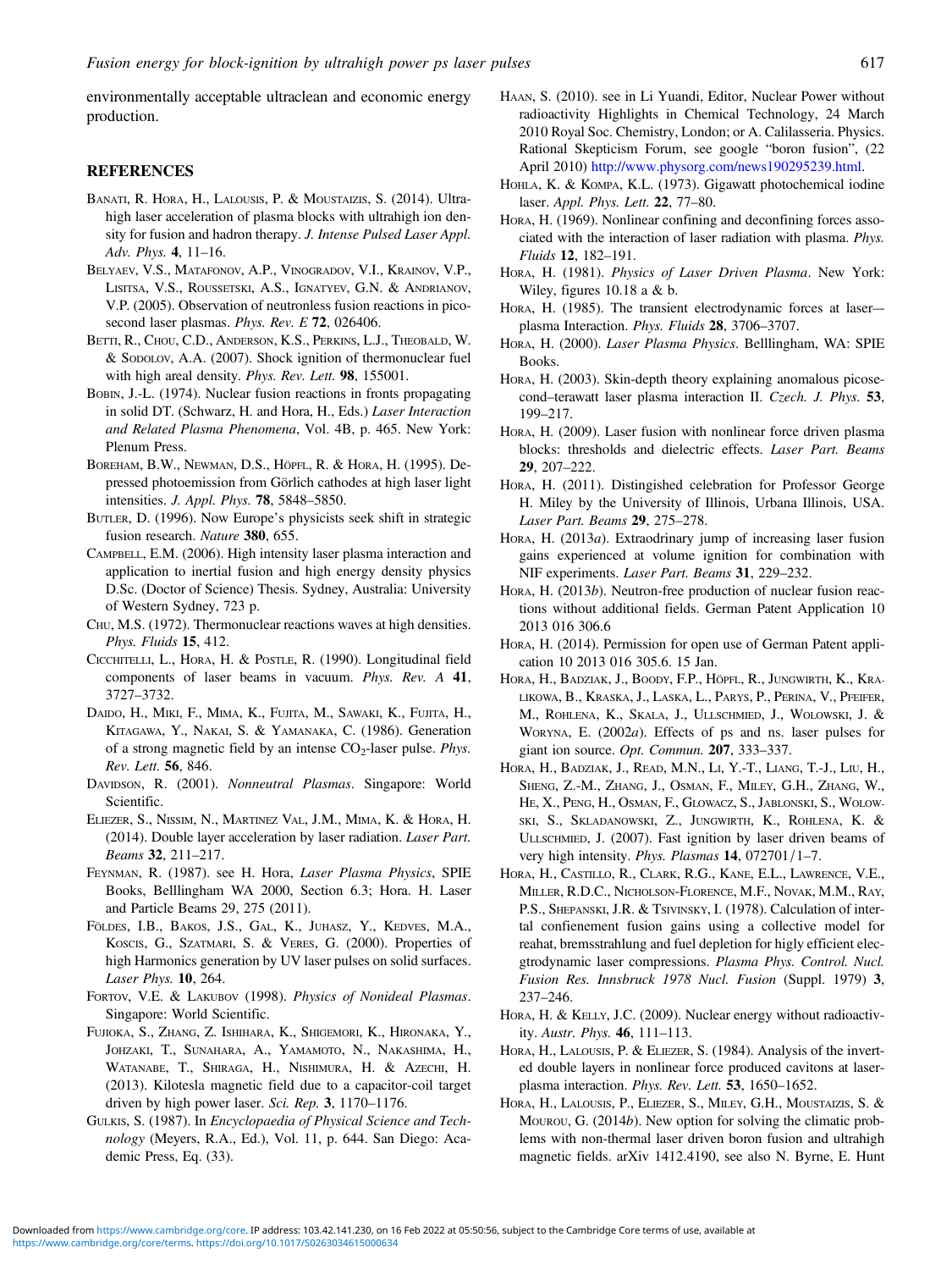<span id="page-11-0"></span>and M. Beilharz (2014). News Release Austr. Physics Congress December 2014, [niall@sciencepublic.com.au.](mailto:niall@sciencepublic.com.au)

- HORA, H., LALOUSIS, P., GUIFFRIDA, L., MARGARONE, D., KORN, G., ELIEZER, S., MILER, G.H., MOUSTAIZIS, S. & MOUROU, G. (2015) Petawatt laser pulses for proton-boron high gain fusion with avalanche reactions excluding problems of nuclear radiation. SPIE Proceedings 9515, 951518/1–15.
- HORA, H., LALOUSIS, P. & MOUSTAIZIS, S. (2014a). Fiber ICAN laser with exawatt–picosecond pulses for fusion without nuclear radiation problems. 32, 63–68.
- HORA, H., LALOUSIS, P., MOUSTAIZIS, S., FÖLDES, I., MILEY, G.H., YANG, X., HE, X.T., ELIEZER, S. & MARTINEZ-VAL, J.-M. (2012a). Shock Studies in Nonlinear Force Driven Laser Fusion with Ultrahigh Plasma Block Acceleration. IAEA Proc. Fusion Energy, San Diego October 2012. Paper IFE/P6–03, 8 pages (IAEA Vienna 2013) [http://www-naweb.iaea.org/napc/](http://www-naweb.iaea.org/napc/physics/FEC/FEC2012/papers/27_IFEP603.pdf) [physics/FEC/FEC2012/papers/27\\_IFEP603.pdf.](http://www-naweb.iaea.org/napc/physics/FEC/FEC2012/papers/27_IFEP603.pdf)
- HORA, H., MALEKYNIA, B., GHORANNEVISS, M., MILEY, G.H. & HE, X. (2008). Twenty times lower ignition thresholds for laser driven fusion using collective effects and the inhibition factor. Appl. Phys. Lett. 93, 011101/1–3.
- HORA, H., MILEY, G.H., GHORANNEVISS, M., MALEKYNIA, B. & AZIZI, N. (2009) Laser-optical path to nuclear energy without radioactivity: fusion of hydrogen-boron by nonlinear force driven plasma blocks. Opt. Commun. 283, 4124–4126.
- HORA, H., MILEY, G.H., GHORANNVISS, M., MALEKYNIA, H., AZIZI, N. & HE, X-T. (2010). Fusion energy without radioactivity: laser ignition of solid hydrogen-boron(11) fuel. Energy Environ. Sci. 3, 479–486.
- HORA, H., PENG, H.-S., ZHANG, W. & OSMAN, F. (2002b). New skin depth interaction by ps-TW laser pulses and consequences for fusion energy. SPIE Proc. 4914, 42–48.
- HORA, H., SADIGHI-BONABI, R., YAZDANI, R., AFAIDEH, A., NAFARI, F. & GHORANNEVISS, M. (2012b). Effect of quantum correction of the acceleration and delayed heating of plasma blocks. Phys. Rev. E 85, 036404/1–6.
- HURRICANE, O.A., CALLAHAN, D.A., CASEY, D.T., CELLIERS, P.M., CERJAN, C., DEWALD, E.L., DITTRICH, T.R., DÖPPNER, T., HINKEL, D.E., BERZAK HOPKINS, L.F., KLINE, J.L., LE PAPE, S., MA, T., MACPHEE, A.G., MILOVICH, J.L., PAK, A., PARK, H.-S., PATEL, P.K., REMINGTON, B.A., SALMONSON, J.D., SPRINGER, P.T. & TOMMASINI, R. (2014). Fuel gain exceeding unity in an inertially confined fusion implosion. Nature 506, 343–348.
- JUNGWIRTH, K., CEJNAROVA, A., JUHA, L., KRALIKOVA, B., KRASA, J., KROUSKY, E., KRUPICKOVA, P., LASKA, L., MASEK, K., MOCEK, T., PFEIFER, M., PRÄG, A., RENNER, O., ROHLENA, K., RUS, B., SKALA, J., STRAKA, P. & ULLSCHMIED, J. (2001). The prague asterix laser system phys. Plasmas 8, 2495–2501.
- KANNGIESSER, K.W., HUANG, D.H. & LIPS, H. (1994). Highvoltage direct current transmission – Systems and Planning. Siemens monographs Munich, EV HA 7.
- KORN, G., MARGARONE, D. & PICCIOTTO, A. (2014). Boron-Proton Nuclear Fusion Enhancement Induced in Boron-doped Silicon Targets by Low-contrast Pulsed Lasers. IZEST ELI-NP Conf. Paris, 17–18 September 2014.
- KOUHI, M., GHORANEVISS, M., MALEKYNIA, B., HORA, H., MILEY, G.H., SARI, A.H., AZIZI, N. & RAZAVIPOURM, S.S. (2011). Resonance effect for strong increase of fusion gains at thermal compression for volume ignition of Hydrogen Boron-11. Laser Part. Beams 29, 125.
- KRASA, J., KLIER, D., VELYHAN, A., MARGARONE, D., KROUSKY, E., JUNGWIRTH, K., SKALA, J., PFEIFER, M., KRAVARIK, J., KUBES, P., REZAK, K. & ULLSCHMIED, J. (2013). Observation of repeitive bursts in emission of fast ions and and neutrons in subnanosecond laser-solid experiemnts. Laser Part. Beams 31, 395–401.
- LABAUNE, C., DEPRIERRAUX, S., GOYON, S., LOISEL, C., YAHIA, G. & RAFELSKI, J. (2013). Fusion reactions initiated by laser acceleratedparticle beams in laser produced plasmas. Nat. Commun. 4, 2506.
- LALOUSIS, P. & HORA, H. (1983). First direct electron and ion fluid computation of high electrostatic fields in dense inhomogeneous plasmas with subsequent nonlinear laser interaction. Laser Part. Beams 1, 283–304.
- LALOUSIS, P., HORA, H. & MOUSTAIZIS, S. (2014). Optimized boron fusion with magnetic trapping by laser driven shock initiation at nonlinear force driven ultrahigh acceleration. Laser Part. Beams 32, 409–411.
- LALOUSIS, P., HORA, H., ELIEZER, S., MARTNEZ-VAL, J.-M., MOUSTAI-ZIS, S., MILEY, G.H. & MOUROU, G. (2013). Shock mechanisms by ultrahigh laser accelerated plasma blocks in solid density targets for fusion. Phys. Lett. A 377, 885–888.
- LALOUSIS, P., MOUSTAIZIS, S., HORA, H. & MILEY, G.H. (2015). Kilotesla magnetic assisted fast laser ignited Boron-11 hydrogen fusion with nonlinear force driven ultrahigh accelerated plasma blocks. J. Fusion Energy 34, 62–67.
- LI, R.X., LIANG, X.Y., CHU, Y.X., GAN, Z.B., LU, H.H., YU, L.H., YIN, D.J., LENG, Y.X., LU, X.M., WANG, C. & XU, Z.Z. (2015). Progress towards a 10 PW ultraintense laser facility: Demonstration of 5 PW high gain large aperture Ti:saphhire amplifier. 4<sup>th</sup> Advanced Lasers and Photon Sources (ALPS'15), Yokohama, Japan April 22–24.
- MALEKYNIA, B. & RAZIPUR, S.S. (2013). Internal propagation of fusion flame with shock strong of laser driven plasma block for advanced nuclear fuels ignition. Chin. Phys. B22, 055202.
- MARGARONE, D., PICCIOTTO, A., VELYHAN, A., KRASA, J., KUCHARIK, M., MANGIONE, A., SZYDLOWSKY, A., MALINOWSKA, A., BERTUCCIO, G., SHI, Y., CRIVELLARI, M., ULLSCHMIED, J., BELLUTTI, P. & KORN, G. (2015). Advanced scheme for high-yield laser driven nuclear reactions. Plasma Phys. Control. Fusion 57, 014030.
- MITCHELL, W. (2000). Keynote lecture at the ECLIM conference Schliersee/Germany.
- MOUROU, G., BARTY, C.P.L. & PERRY, M.D. (1998). Ultrahighintensity lasers: physics of the extreme on a tabletop. Phys. Today 51, 22–30.
- MOUROU, G., BROCKLESBY, B., TAJIMA, T. & LIMPERT, L. (2013). The future is fibre accelerators. Nat. Photonics 7, 258–261.
- MOUSTAIZIS, S., LALOUSIS, P. & HORA, H. (2013). A LIF scheme for HiPER application based on the combination of ultrahigh laser nonlinear force driven plasma blocks and the relativistic acceleration of ion blocks. In High Power, High Energy and Hig-intensity Laser Technology and Research using Extreme Light: Entering New Frontiers with Petawatt-class Lasers. (Hein, J., Korn, G. and Silva, L.O., Eds.). Proceedings of SPIE Vol. 8780, paper 878029/1–10.
- NEVINS, W.M. & SWAIN, R. (2000). The thermonuclear fusion rate coefficients for p-11B reactions. Nucl. Fusion 40, 865.
- NORREYS, P.A., FEWS, A.P. BEG, F.N., BELL, A.R., DANGOR, A.E., LEE, P., NELSON, M.B., SCHMIDT, H., TATARAKIS, M. & CABLE, M.D. (1998). Neutron production from picosecond laser